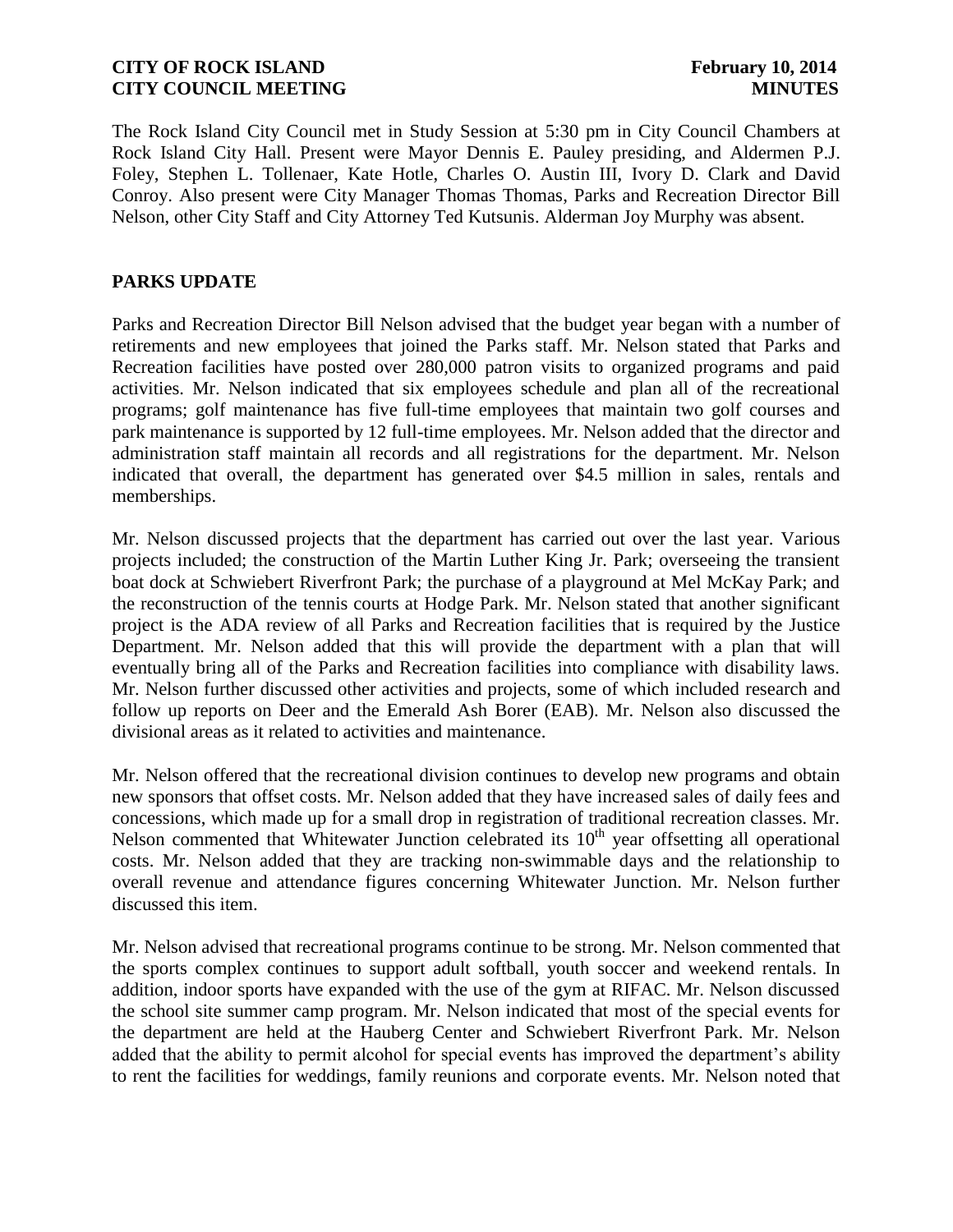the largest event that staff deals with is Red, White and Boom. Mr. Nelson further discussed this item.

Mr. Nelson advised that golf play at Highland Springs has stayed steady and it has increased at Saukie in the last two years. Mr. Nelson commented that the greatest factor affecting play at the golf courses is weather. Mr. Nelson further discussed golf as it related to fees, equipment and the marketing component.

Mr. Nelson advised that overall, the programs and services of the department offset much of the costs. However, all of these programs and services provide benefits to the citizens. Mr. Nelson added that the Parks and Recreation Department is very pleased to provide services to the community.

Council discussed Mr. Nelson's presentation.

# **SIGNATURE WAIVER OF LIQUOR LICENSES**

Mayor Pauley advised that Alderman Tollenaer asked for this discussion on the waiver of the signature requirement for liquor licenses. City Attorney Ted Kutsunis advised that the State of Illinois under the Liquor Control Act is the supreme rule making body of the State as far as the regulation of liquor. Mr. Kutsunis added that Sec. 4-4 of the Act gives each local Liquor Commissioner the power to grant all licenses issued to persons for premises within his jurisdiction. Mr. Kutsunis added that this has been the opinion of the Supreme Court since 1951. City Attorney Kutsunis further discussed the powers of a Liquor Commissioner as it related to the Liquor Control Act. Mr. Kutsunis stated that there are limitations; a section of the law also states that anyone applying for a liquor license is entitled to fair treatment from those who have the power to grant or deny liquor licenses.

City Attorney Kutsunis advised that this is a power vested with the Mayor; the City's ordinance allows for a commission to assist the Mayor in making these decisions. Mr. Kutsunis added that the Mayor/Liquor Commissioner has the final authority to make a decision as to whether or not a license would be issued. Mr. Kutsunis discussed the signature requirement in the City ordinance as it related to signatures being obtained of surrounding landowners and businesses and the authority to waive the signatures. Mr. Kutsunis indicated that the City Council by ordinance does have the right to conduct a public hearing on the issue as to whether or not there should be a waiver of the signature requirement. Mr. Kutsunis commented that it is his belief that this is more of an advisory opinion. City Attorney Kutsunis stated that if Council were to recommend to the Liquor Commissioner that the signature requirement be waived, the Liquor Commissioner could still deny it if he has a sound reason that is in the public's best interest to do so. Mr. Kutsunis reiterated that in his opinion, the final say is with the Liquor Commissioner for issuing the licenses unless it is appealed or overturned by a court of law.

Alderman Tollenaer advised that he is against the signature requirement waiver process and it should be eliminated.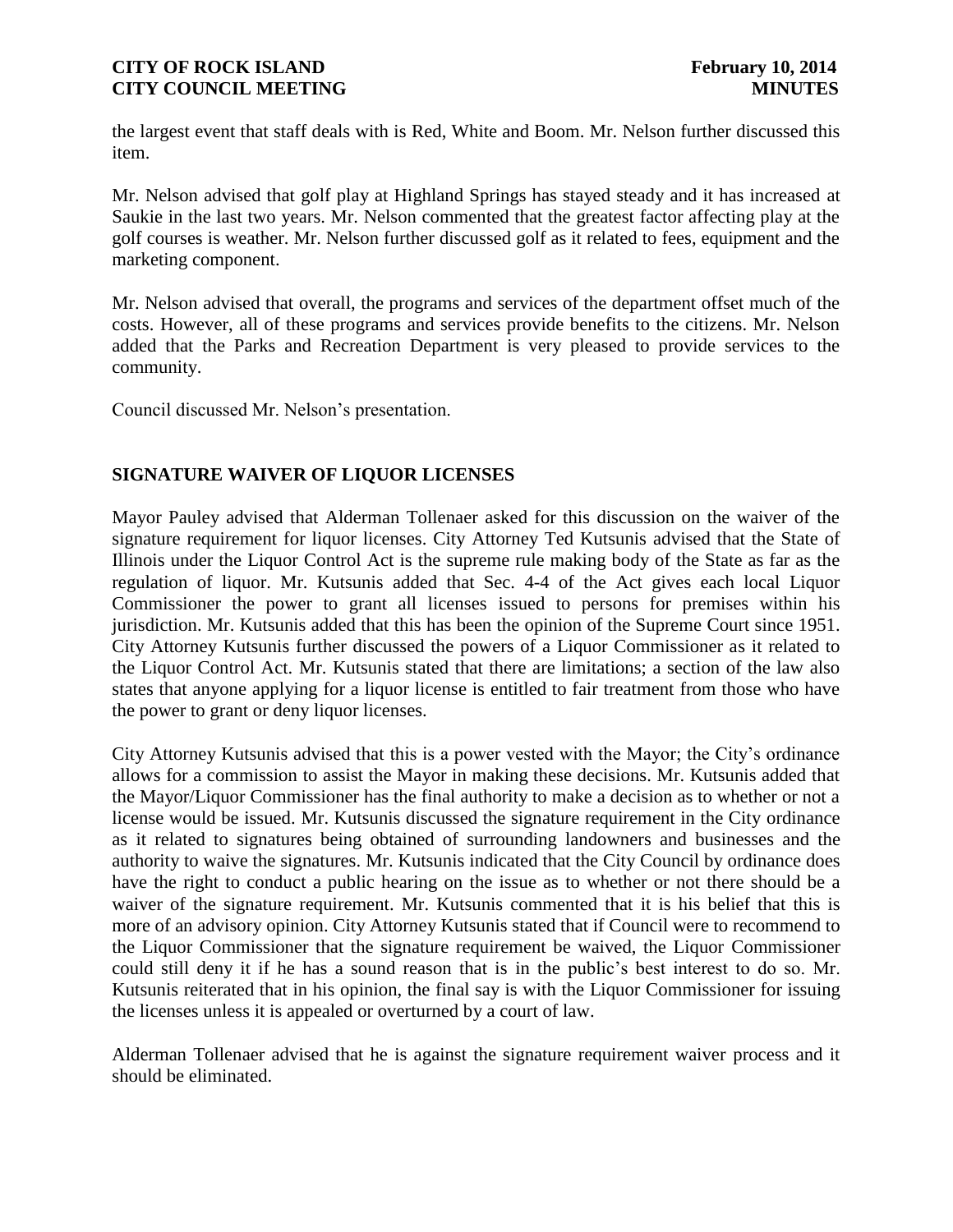Alderman Tollenaer added that it is ineffective and a waste of Police staff's time. Alderman Tollenaer commented that the Liquor Commissioner and Liquor Commission could handle these items as they come up; it would free up the Police Department. Alderman Tollenaer further discussed this issue.

Alderman Conroy stated that he liked the idea of giving people a hearing opportunity regarding the signature waiver requirement because all of the Aldermen would be aware of what may be happening in a neighborhood; it is a good arena to let people be heard. Alderman Conroy stated that he understood Alderman Tollenaer's point.

Alderman Austin stated that the public hearing process is an appropriate venue for people to be heard.

Alderman Foley stated that when it comes to Council, it is just an advisory vote; it should go directly to the Mayor.

Alderman Clark stated that the way the current process is carried out is the way it should be done.

Alderman Hotle inquired about the process. Mayor Pauley advised that the way it works now is because of the ordinance. The Mayor added that if the person does not have the signatures needed, they have to come to Council and ask for the signature waiver. Mayor Pauley stated that if that was eliminated, it would come to the Liquor Commissioner and the Liquor Commissioner would make a decision or take it to the Liquor Commission Hearing.

Council further discussed this issue as it related to the positives and negatives for eliminating the signature requirement. Council discussed the Police Department's role in the process as it related to the time component.

Police Chief VenHuizen advised that the liquor license investigations are fairly labor intensive regardless of whether there is a signature requirement. The Chief added that the signature requirement adds to the workload for the Officer of Professional Standards. Police Chief VenHuizen discussed the signature process as it related to the applicant obtaining the required mandatory and majority signatures. The Chief commented that the Police have to contact the property owners to verify the signatures and whether or not they agree or oppose the liquor license being issued. The Chief added that the follow-up can take time.

Council further discussed this issue as it related to property owner notification and measuring the response of the neighborhood.

After more discussion, Mayor Pauley advised that as a Liquor Commissioner, he would like the ability to hear what the Aldermen have to say and get their input because it does make a difference.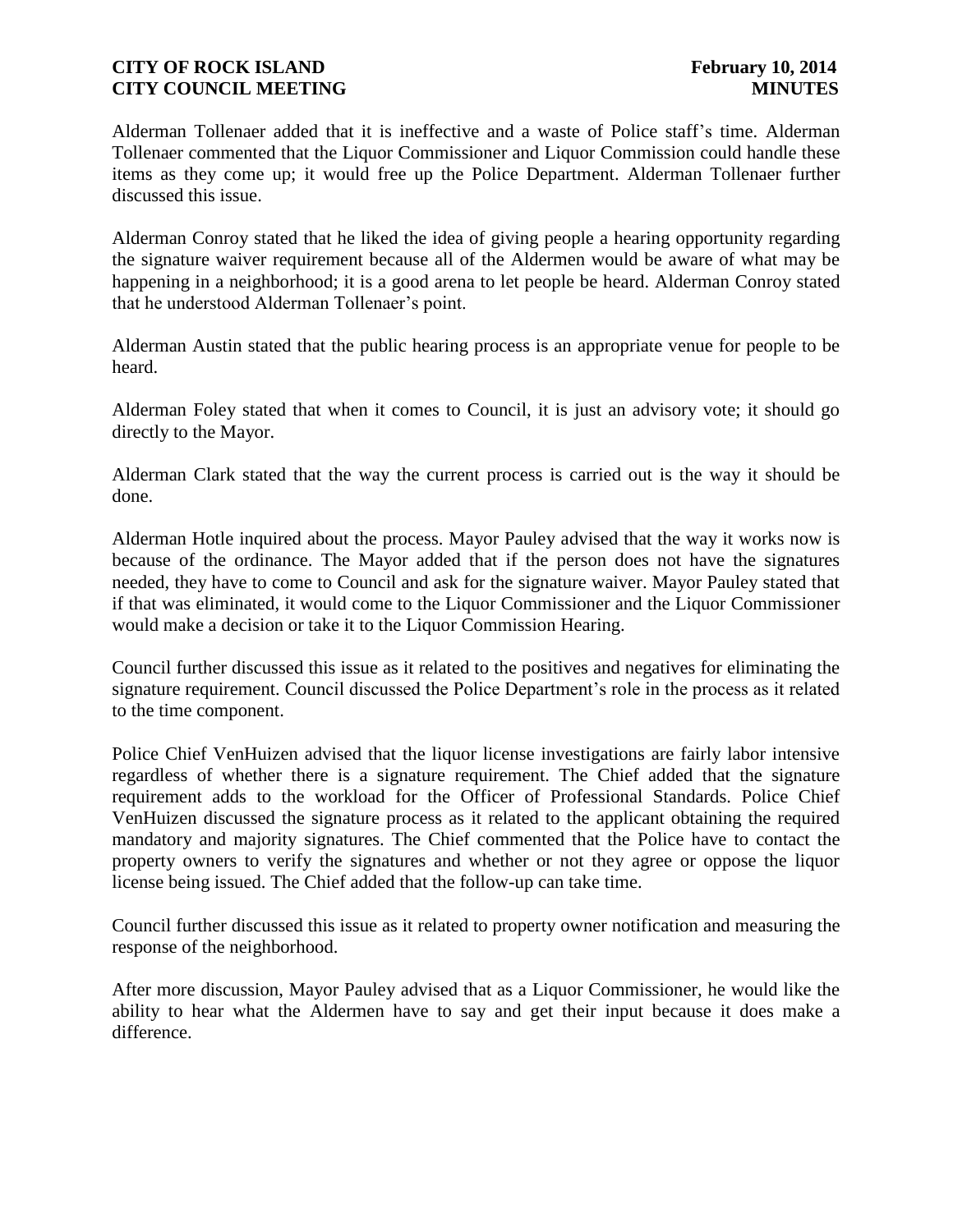### **EXECUTIVE SESSION**

A motion was made by Alderman Foley and seconded by Alderman Hotle to recess to Executive Session on matters of Personnel, Property Acquisition and Litigation. The motion carried on a roll call vote. Those voting Aye being; Alderman Foley, Alderman Tollenaer, Alderman Hotle, Alderman Austin, Alderman Clark and Alderman Conroy; those voting No, none. The meeting was recessed at 6:21 pm.

Mayor Pauley reconvened the regular meeting at 6:36 pm.

### **ADJOURNMENT**

A motion made by Alderman Hotle and seconded by Alderman Clark to adjourn the meeting carried by the following Aye and No vote. Those voting Aye being; Alderman Foley, Alderman Tollenaer, Alderman Hotle, Alderman Austin, Alderman Clark and Alderman Conroy; those voting No, none. The meeting was adjourned at 6:37 pm.

> \_\_\_\_\_\_\_\_\_\_\_\_\_\_\_\_\_\_\_\_\_\_\_\_\_\_\_ Aleisha L. Patchin, City Clerk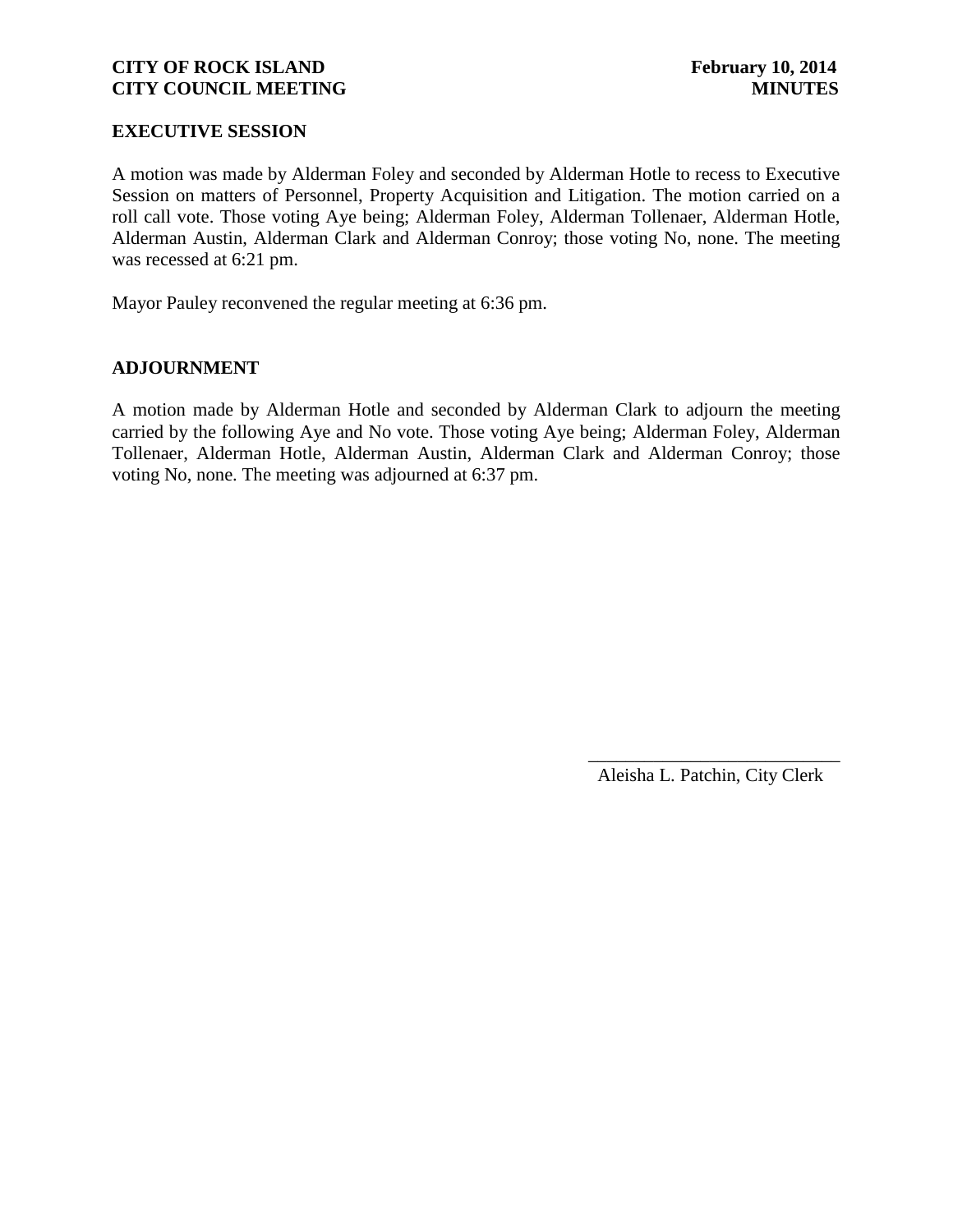Rock Island City Council met in regular session at 6:45 pm in Council Chambers of Rock Island City Hall. Present were Mayor Dennis E. Pauley presiding, and Aldermen P. J. Foley, Stephen L. Tollenaer, Kate Hotle, Charles O. Austin III, Ivory D. Clark and David Conroy. Also present were City Manager Thomas Thomas and City Attorney Ted Kutsunis. Alderman Joy Murphy was absent.

#### Introductory Proceedings

Mayor Pauley called the meeting to order and led in the Pledge of Allegiance. Alderman Hotle gave the Invocation.

# Agenda Item #5 **Minutes of the meeting of February 3, 2014.**

A motion was made by Alderman Austin and seconded by Alderman Hotle to approve the minutes of the meeting of February 3, 2014 as printed. The motion carried by the following Aye and No vote; those voting Aye being; Alderman Foley, Alderman Tollenaer, Alderman Hotle, Alderman Austin, Alderman Clark and Alderman Conroy; those voting No, none.

# Agenda Item #6 **Update Rock Island by Mayor Pauley.**

Mayor Pauley advised that the Martin Luther King Jr. Community Center invites the community to a luncheon in honor of African American Veterans, service men and women and their families on Thursday, February 13, 2014 from 11:30 am to 1:00 pm at the Martin Luther King Jr. Community Center located at 630 Ninth Street. The Mayor added that this year's theme is "The High Cost of Freedom" and is centered on the extraordinary commitment of African American World War II Veterans and their contribution to America's journey in Civil Rights. Mayor Pauley offered that the Luncheon will include remarks from Major Terry A. Saul, Headquarters First U.S. Army, Rock Island Arsenal. Lunch will be available for purchase. It was noted that the event is free to the public. For more information, contact the King Center at (309) 732-2999.

Mayor Pauley stated that Bill Nelson, Director of Rock Island Parks & Recreation, received the Honored Professional Award at the Illinois Association of Park Districts and Illinois Park and Recreation Association's Annual Conference on January 24, 2014. The Mayor stated that the annual award is given to a parks and recreation professional who has worked above and beyond the call of duty to promote park districts in their communities and throughout Illinois, as well as demonstrated remarkable talents in encouraging local board members to excel as citizen advocates in order to advance the field of parks and recreation. Mayor Pauley advised that under the leadership of Bill, Rock Island has developed Whitewater Junction Aquatic Center, Schwiebert Riverfront Park, Hasselroth Dog Park, expanded the Rock Island Fitness and Activity Center twice, and made many improvements at Saukie and Highland Springs golf courses.

Mayor Pauley advised that the Augustana College Center for Speech, Language and Hearing is offering hearing testing at reduced or no cost for individuals with limited financial resources. The Mayor added that spots will be offered on a first-come, first-served basis. Hearing tests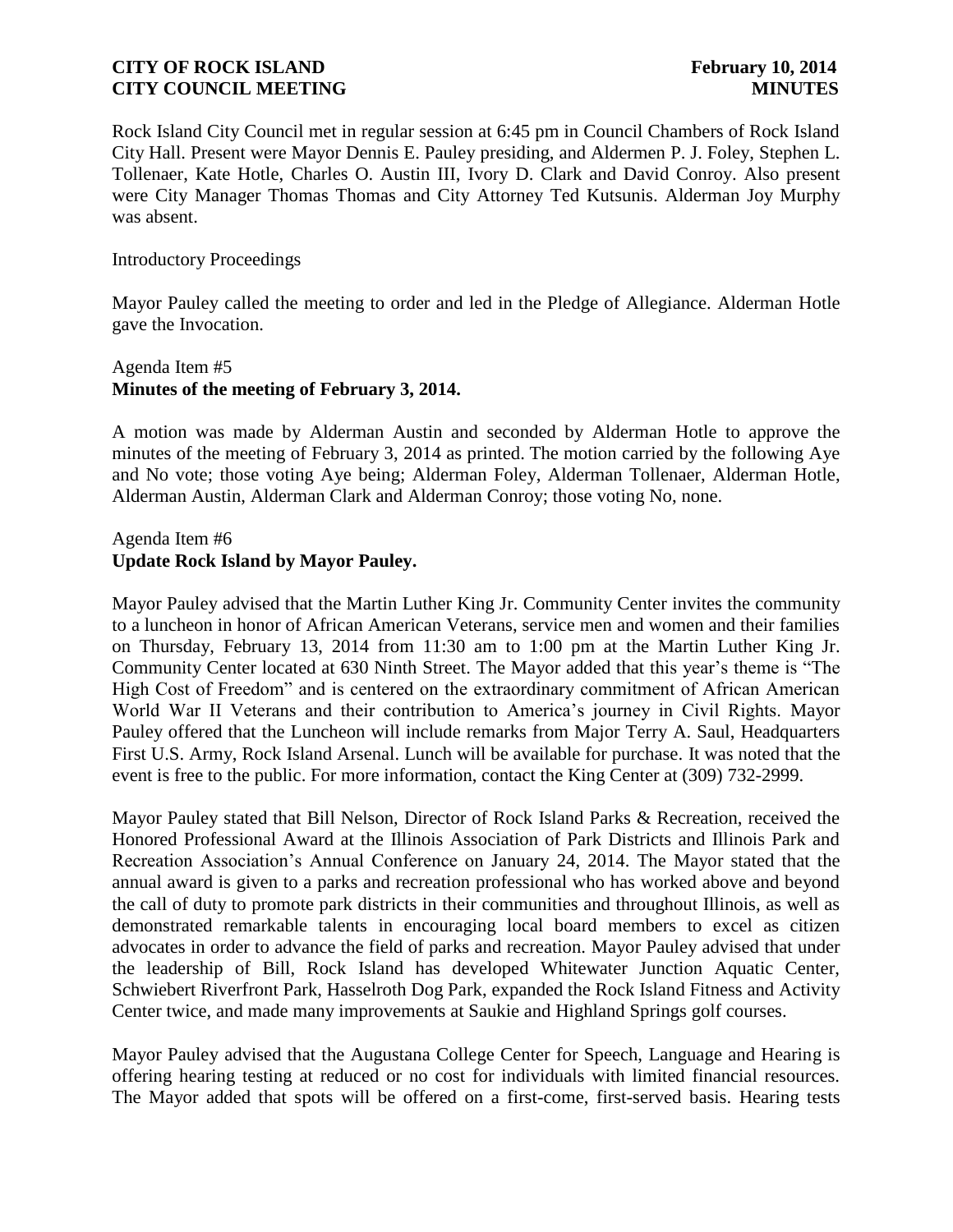provided in the on-campus center are performed by two licensed clinicians, while communication sciences and disorders majors observe. It was noted that for more information or to find out about arranging a hearing test, please contact Karen Sheraden, clinic coordinator at (309) 794-7350.

Mayor Pauley stated that the City is hosting a public open house on Tuesday, February  $25<sup>th</sup>$  to give residents an opportunity to review and comment on the City's draft comprehensive plan. The Mayor indicated that the open house will be held at St. John's Lutheran Church at  $4501$  7<sup>th</sup> Avenue in Rock Island. Mayor Pauley commented that residents may drop in at any time between 5:30 pm and 7:30 pm to learn more about the project and ask questions of City staff and consultants.

### Agenda Item #7

# **Presentation of the Financial Management Report for December 2013.**

Finance Director Cynthia Parchert provided a few highlights from the Financial Management Report for December 2013. Ms. Parchert advised that in the General Fund, revenues are at 77%; the target is 75%. Ms. Parchert added that it is 2% over and expenses are 2% under, which is a 4% gap. Ms. Parchert stated that the Riverboat Gaming Fund revenue is down about 8%, which is consistent with the decrease in admissions and adjusted gross receipts compared to FY13. Ms. Parchert added that expenses for that fund are at 78%. Ms. Parchert further discussed this fund.

Ms. Parchert stated that revenue in the Capital Projects Fund is at 218%. Ms. Parchert commented that this is the result of transferring prior year's carryover into this fund. Ms. Parchert noted that expenses for the Motor Fuel Tax Fund are at 0% due to some projects not getting done due to the flood. Ms. Parchert advised that in the Community Development Block Grant Fund, cash available is at a negative \$429,000.00. Ms. Parchert commented that in January, the City did receive a block grant CDBG draw down of \$531,000.00. Ms. Parchert advised that in the Community and Economic Development Fund, there is a negative cash balance, which is a result of the funds that have been expended from the  $11<sup>th</sup>$  Street redevelopment, but the funds have not been drawn from the line of credit yet. Ms. Parchert indicated that revenue for the Schwiebert Boat Dock is at 5.8%. Ms. Parchert further discussed this fund.

Ms. Parchert stated that revenue is down in the Engineering Fund due to delayed billing procedures. Ms. Parchert advised that in regards to the General Fund, revenue for Income Tax, Sales Tax, Local Option Sales Tax, Use Tax and Telecommunications Tax are three months behind. Ms. Parchert further discussed these revenues. Ms. Parchert noted that in regards to Gaming, Admission Tax is three months behind, but Wagering Tax is only one month behind.

Council discussed the Financial Management Report.

# Agenda Item #8 **Proclamation declaring February 23, 2014 as NAACP Religious Affairs Community Day.**

Mayor Pauley stated that Ametra Carrol-Castaneda was unable to be at the meeting to accept the proclamation. Mayor Pauley then read the proclamation**.**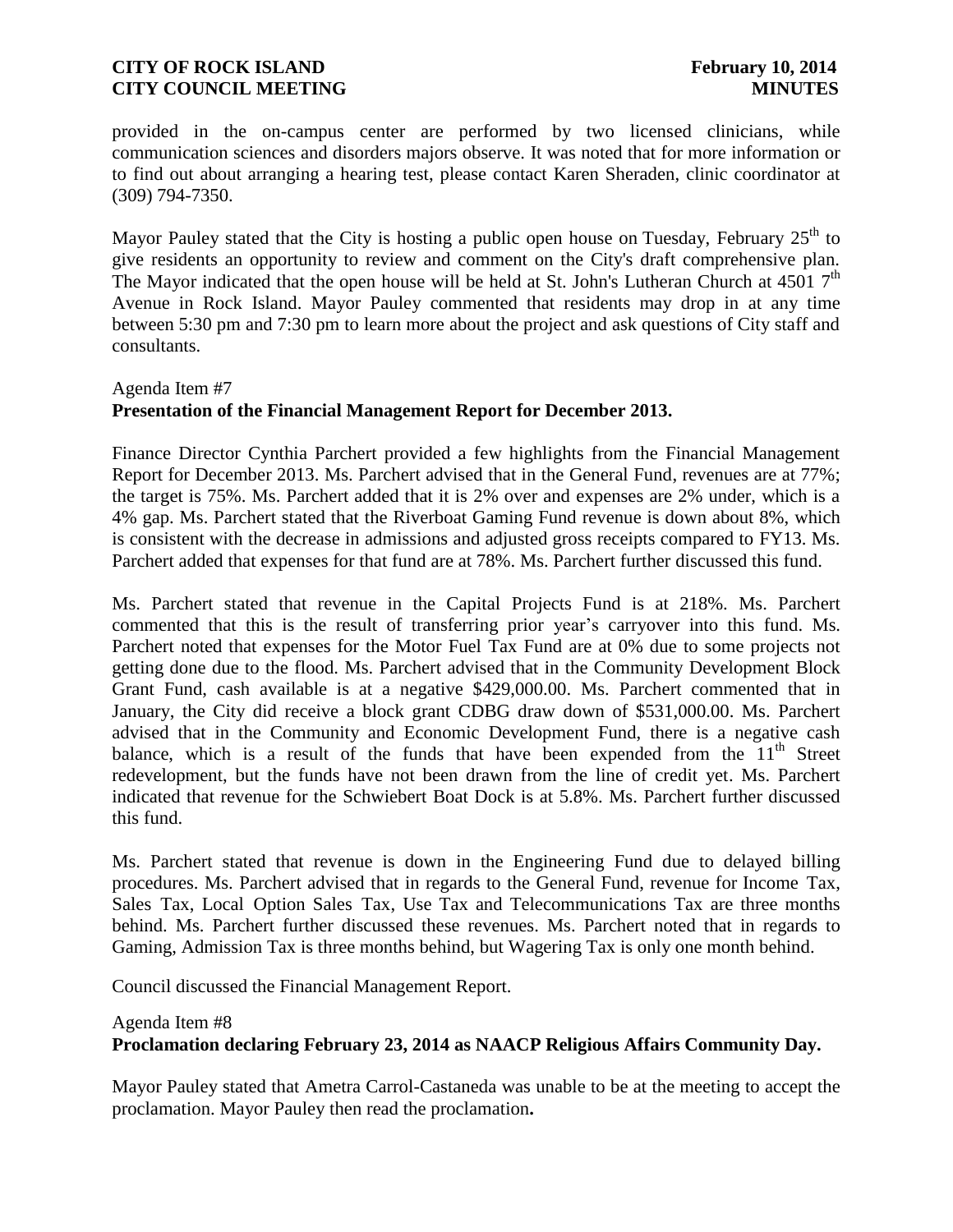#### Agenda Item #9 **Proclamation declaring William D. "Bill" Hotle as Honorary Animal Control Officer.**

Mayor Pauley read the proclamation. Alderman Hotle stated that Bill Hotle is her grandfather. Alderman Hotle advised that her grandfather always had a new idea on how to fix or solve something and he had a very good sense of humor. Alderman Hotle commented that her grandfather thought he could be a very good animal control officer. Alderman Hotle stated that her grandfather passed away last Thursday. Alderman Hotle then presented the proclamation to her grandmother.

Mayor Pauley stated that there are three public hearings scheduled for tonight. The first public hearing concerns the proposed Watchtower Tax Increment Financing District.

### Agenda Item #10

# **Public Hearing to consider a redevelopment plan and project designation of the Watchtower Redevelopment Project Area and the adoption of tax increment allocation financing.**

Mayor Pauley closed the regular meeting at 7:00 pm and opened a public hearing to consider a redevelopment plan and project designation of the Watchtower Redevelopment Project Area and the adoption of tax increment allocation financing.

The City Clerk called the roll.

Mayor Pauley advised that public comment will be taken from all interested persons or affected taxing districts concerning the approval of the redevelopment plan and project for the Watchtower TIF District, the designation of the redevelopment project area to be known as the Watchtower Redevelopment Project Area, and the adoption of tax increment financing. Mayor Pauley added that this proposed TIF District does not impose a new tax or change the zoning of any property within the proposed TIF District. Mayor Pauley stated that the City Council will not take any further actions tonight concerning the proposed TIF District. Mayor Pauley indicated that at this time, there will be a short presentation from the City's consultant concerning the proposed TIF District.

Ms. Maureen Barry of Ehlers Associates stepped forward. Ms. Barry stated that public notice of this public hearing has been given to all residents within the Watchtower TIF as well as the other TIF's. In addition, taxing bodies have received notice and already had a joint review board meeting. It was noted that interested parties and residents within a 750 foot radius of the boundaries of the TIF have also received notice of this public hearing.

Ms. Barry then gave a general overview about the TIF in regards to what the TIF is and how it works. Ms. Barry also discussed other criteria as it related to establishing the Watchtower TIF. Ms. Barry discussed the approximate boundaries of the Watchtower Redevelopment Project Area. It was noted that on the north side, it is just north of  $37<sup>th</sup>$  Avenue; the south side goes to  $49<sup>th</sup>$  Avenue; the east side goes to  $11<sup>th</sup>$  Street and then to  $12<sup>th</sup>$  Street as it goes further north; and the west side boundaries are at the Iowa Interstate Railroad tracks. In addition, this area is 70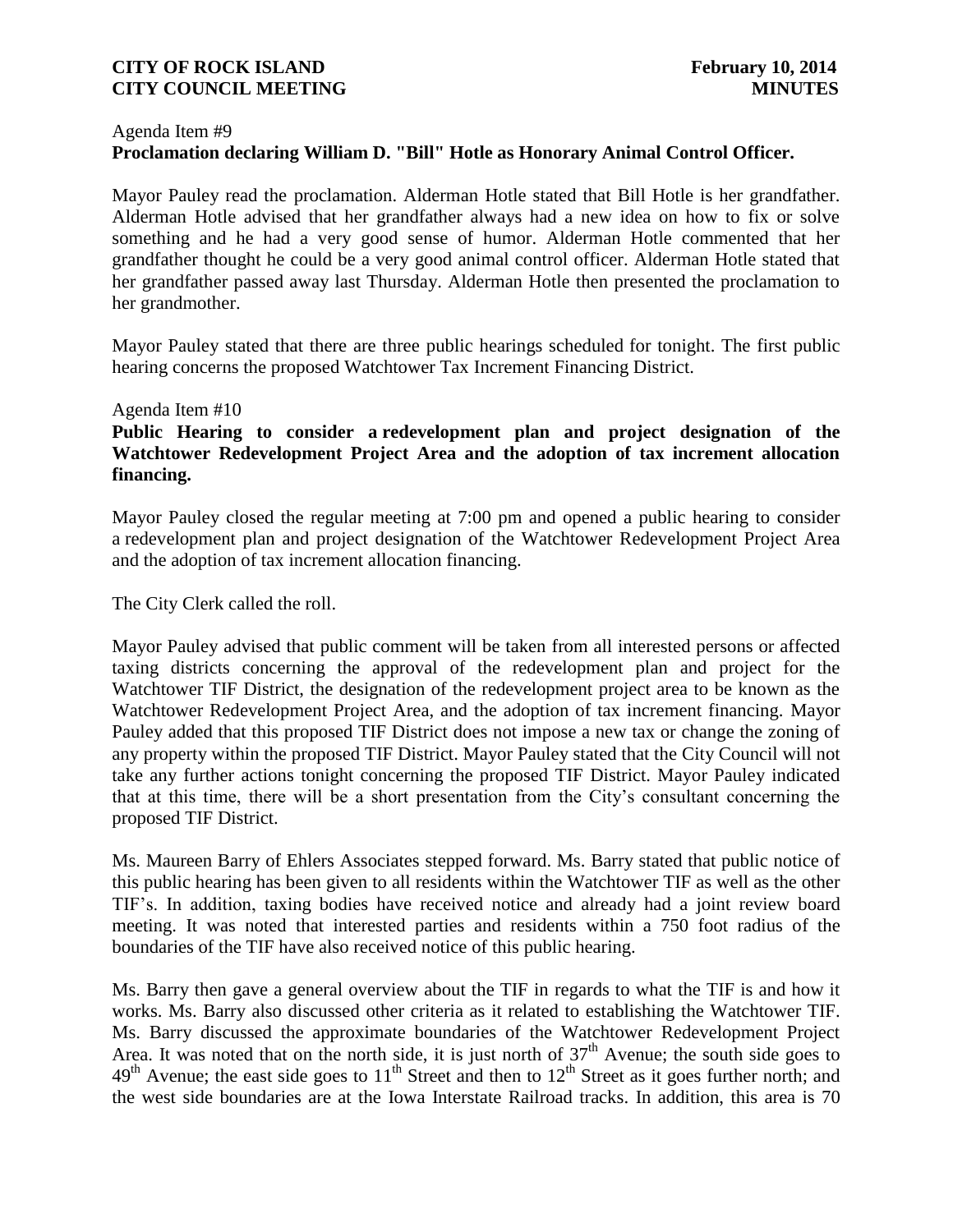acres and encompasses various uses including residential, commercial, industrial, office and institutional uses. Ms. Barry further discussed the Watchtower Redevelopment Project Area as it related to the TIF.

At this time, the Mayor inquired as to whether the City Clerk received any written comments regarding the proposed TIF District.

The City Clerk responded no.

Mayor Pauley then inquired as to whether any Alderman wished to comment on the proposed TIF District.

Alderman Austin stated that he noticed in the signature section, there were ones that were not filled in. Alderman Austin inquired as to whether they were not filled in due to opposition or because they were not present.

Ms. Barry stated that it was because they were not present.

Mayor Pauley then inquired as to whether City staff had any comments on the proposed TIF District.

Community and Economic Development Director Jeff Eder advised that this TIF District is really being put in to coincide with the City's development plans along 11<sup>th</sup> Street.

Mayor Pauley stated that at this time, members of the public wishing to comment should step forward and state their name, address and the party they are representing for the record. Mayor Pauley commented that as a courtesy to all, please limit comments to the proposed TIF District.

Dan Long of 4200 11<sup>th</sup> Street stepped forward. Mayor Pauley swore in Mr. Long. Mr. Long stated that he had heard nightmares about the tax rate after Walmart moved in at Silvis. Mr. Long inquired to Council as to whether they had any idea as to what would happen to his tax rate after Walmart moved in on  $11<sup>th</sup>$  Street.

Alderman Conroy advised that it really comes down to the County Assessor. Alderman Conroy further discussed this issue.

Margaret Dear of 3334 11<sup>th</sup> Street stepped forward. Mayor Pauley swore in Ms. Dear. Ms. Dear stated that she wanted clarification as to whether it would be extended at any time soon to include other avenues, which would be  $34<sup>th</sup>$  Avenue and would the TIF apply.

Community and Economic Development Director Jeff Eder advised that it is not planned to extend it further south. Otherwise, it would have been included in this project.

Ms. Dear inquired as to whether this would benefit her in any way at the present time or when work is done to her house.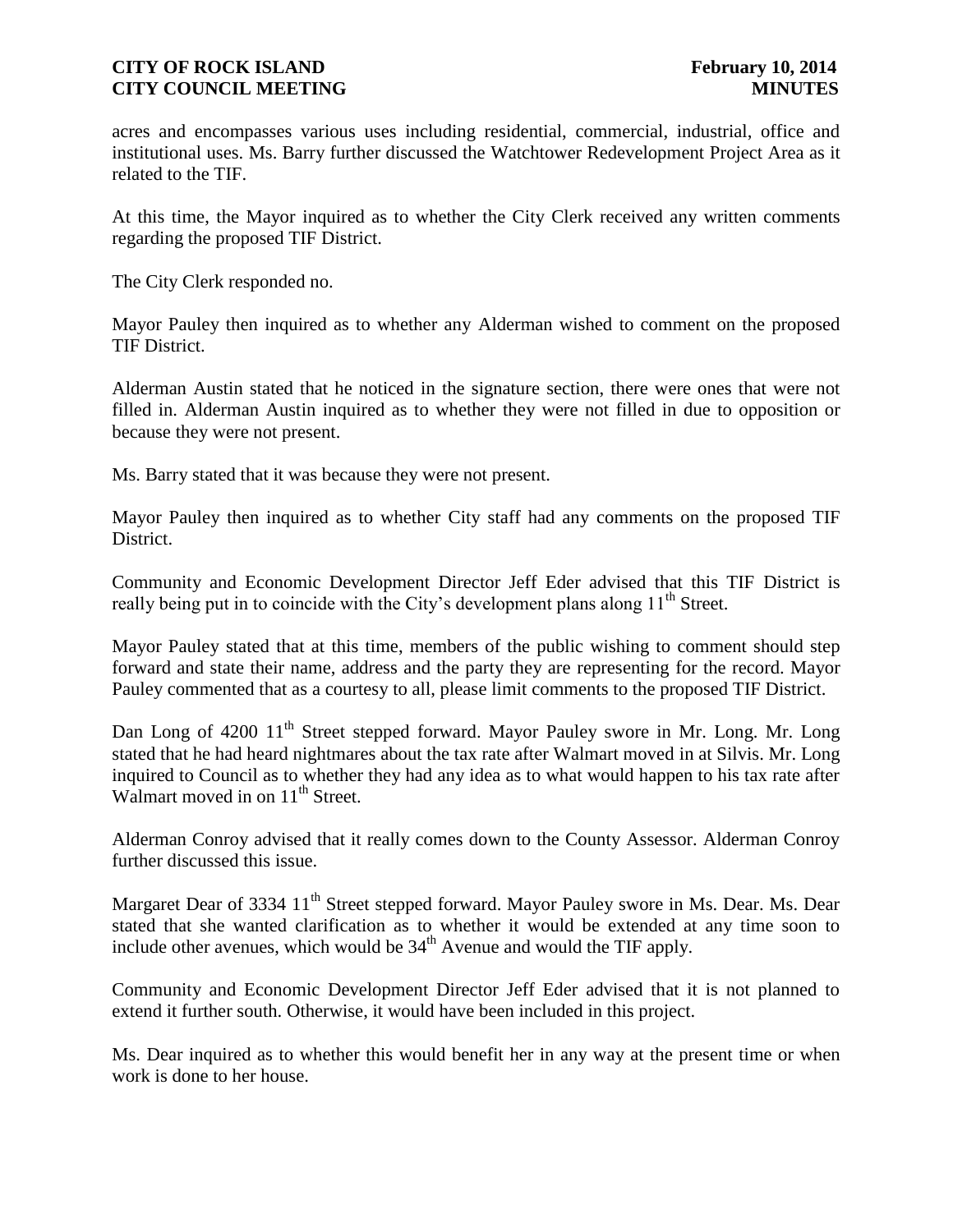Mayor Pauley stated no.

Alderman Hotle stated that it will eventually make the whole neighborhood better.

Mr. John Morgan of 948 42<sup>nd</sup> Avenue stepped forward. Mayor Pauley swore in Mr. Morgan. Mr. Morgan inquired as to how this will affect his property.

Ms. Barry advised that as a taxpayer, there really is no impact to residents or business owners. Ms. Barry further discussed this issue.

Mr. Morgan clarified that this is only about the TIF and it will not have any affect on our properties in terms of development.

Mayor Pauley stated correct.

After discussion, the Mayor entertained a motion to close the public hearing at 7:21 pm. It was moved by Alderman Austin and seconded by Alderman Foley to close the public hearing. The motion carried by the following Aye and No vote; those voting Aye being; Alderman Foley, Alderman Tollenaer, Alderman Hotle, Alderman Austin, Alderman Clark and Alderman Conroy; those voting No, none.

Mayor Pauley stated that the public hearing is adjourned. Mayor Pauley advised that formal action will be taken on March 3, 2014. The regular meeting was reconvened at 7:22 pm.

### Agenda Item #11

# **Public Hearing to consider a fourth amendment to the redevelopment plan and project heretofore approved and amended for the Downtown Redevelopment Project Area.**

Mayor Pauley closed the regular meeting at 7:23 pm and opened a public hearing to consider a fourth amendment to the redevelopment plan and project heretofore approved and amended for the Downtown Redevelopment Project Area.

The City Clerk called the roll.

Mayor Pauley advised that public comment will be taken from all interested persons or affected taxing districts concerning the approval of the fourth amendment to the redevelopment plan and project for the Downtown TIF District. This proposed amendment does not impose a new tax or change the zoning of any property within the proposed TIF district. Mayor Pauley stated that the City Council will not take any further actions tonight concerning the proposed amendment. Mayor Pauley indicated that at this time, there will be a short presentation from the City's consultant concerning the proposed amendment.

Ms. Maureen Barry of Ehlers Associates stepped forward and discussed the history of the Downtown TIF. Ms. Barry stated that they are looking to remove a three block area between 1<sup>st</sup> and  $2<sup>nd</sup>$  Avenue and  $18<sup>th</sup>$  and  $20<sup>th</sup>$  Streets. Ms. Barry added that it is a seven acre area, which is being removed to create a new TIF. Ms. Barry further discussed this item.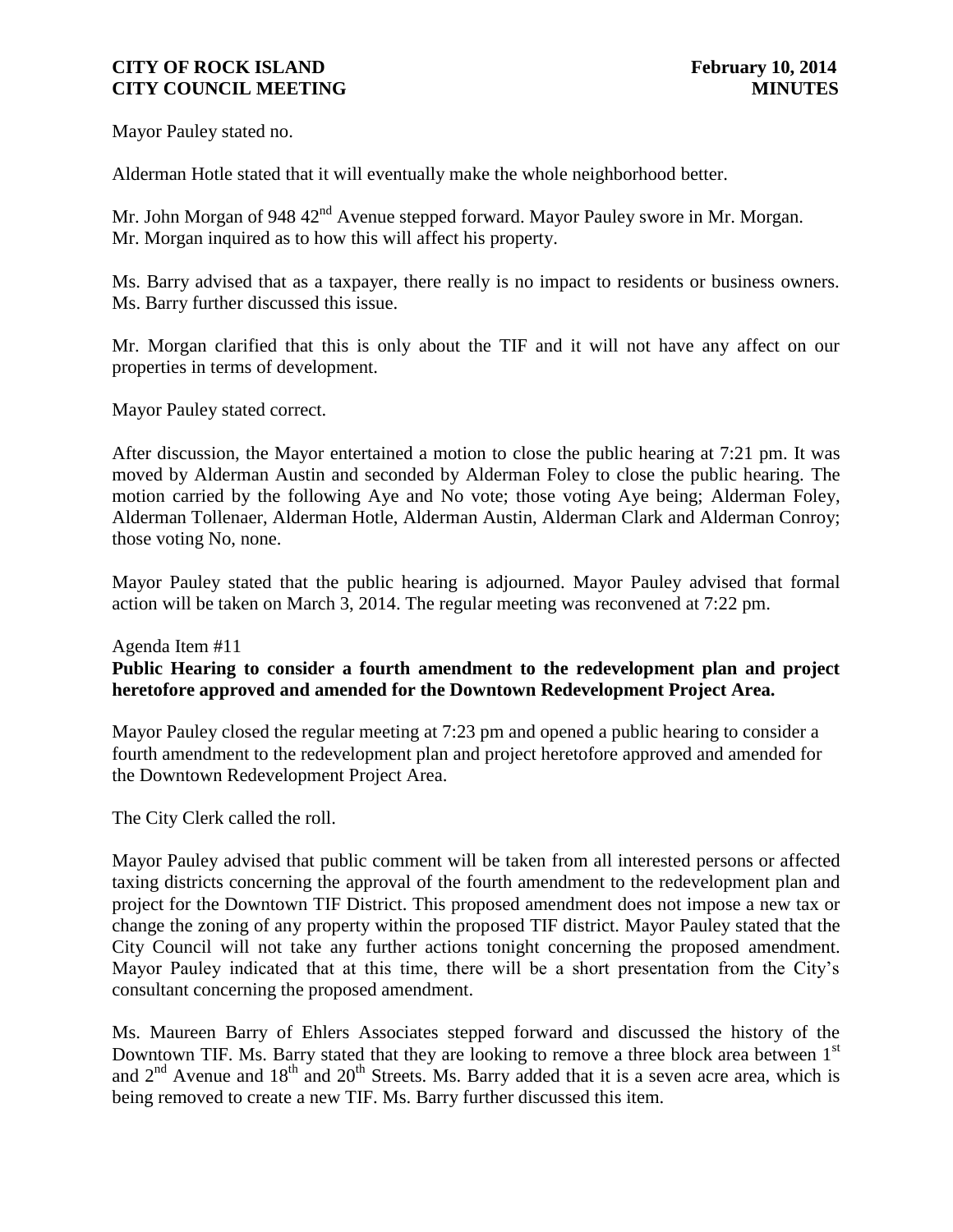At this time, the Mayor inquired as to whether the City Clerk received any written comments regarding the proposed amendment to the Downtown TIF District.

The City Clerk responded no.

Mayor Pauley then inquired as to whether any Alderman wished to comment on the proposed Amendment.

Alderman Hotle commented that this will be a positive thing for the Downtown.

Mayor Pauley then inquired as to whether City staff had any comments on the proposed amendment.

Community and Economic Development Director Jeff Eder advised that this is following the development plans that have been talked about many times with Council and it allows for implementation of those plans.

The Mayor stated that at this time, members of the public wishing to comment should step forward and state their name, address and the party they are representing for the record. Mayor Pauley commented that as a courtesy to all, please limit comments to the proposed amendment.

No one stepped forward to comment on the proposed amendment.

The Mayor then entertained a motion to close the public hearing at 7:28 pm. It was moved by Alderman Foley and seconded by Alderman Hotle to close the public hearing. The motion carried by the following Aye and No vote; those voting Aye being; Alderman Foley, Alderman Tollenaer, Alderman Hotle, Alderman Austin, Alderman Clark and Alderman Conroy; those voting No, none.

Mayor Pauley stated that the public hearing is adjourned. Mayor Pauley advised that formal action will be taken on March 3, 2014. The regular meeting was reconvened at 7:29 pm.

#### Agenda Item #12

# **Public Hearing to consider a redevelopment plan and project designation of The Locks Redevelopment Project Area and the adoption of tax increment allocation financing.**

Mayor Pauley closed the regular meeting at 7:30 pm and opened a public hearing to consider a redevelopment plan and project designation of The Locks Redevelopment Project Area and the adoption of tax increment allocation financing.

The City Clerk called the roll.

Mayor Pauley advised that public comment will be taken from all interested persons or affected taxing districts concerning the approval of the redevelopment plan and project for The Locks TIF District, the designation of the redevelopment project area to be known as The Locks Redevelopment Project Area, and the adoption of tax increment financing. The Mayor stated that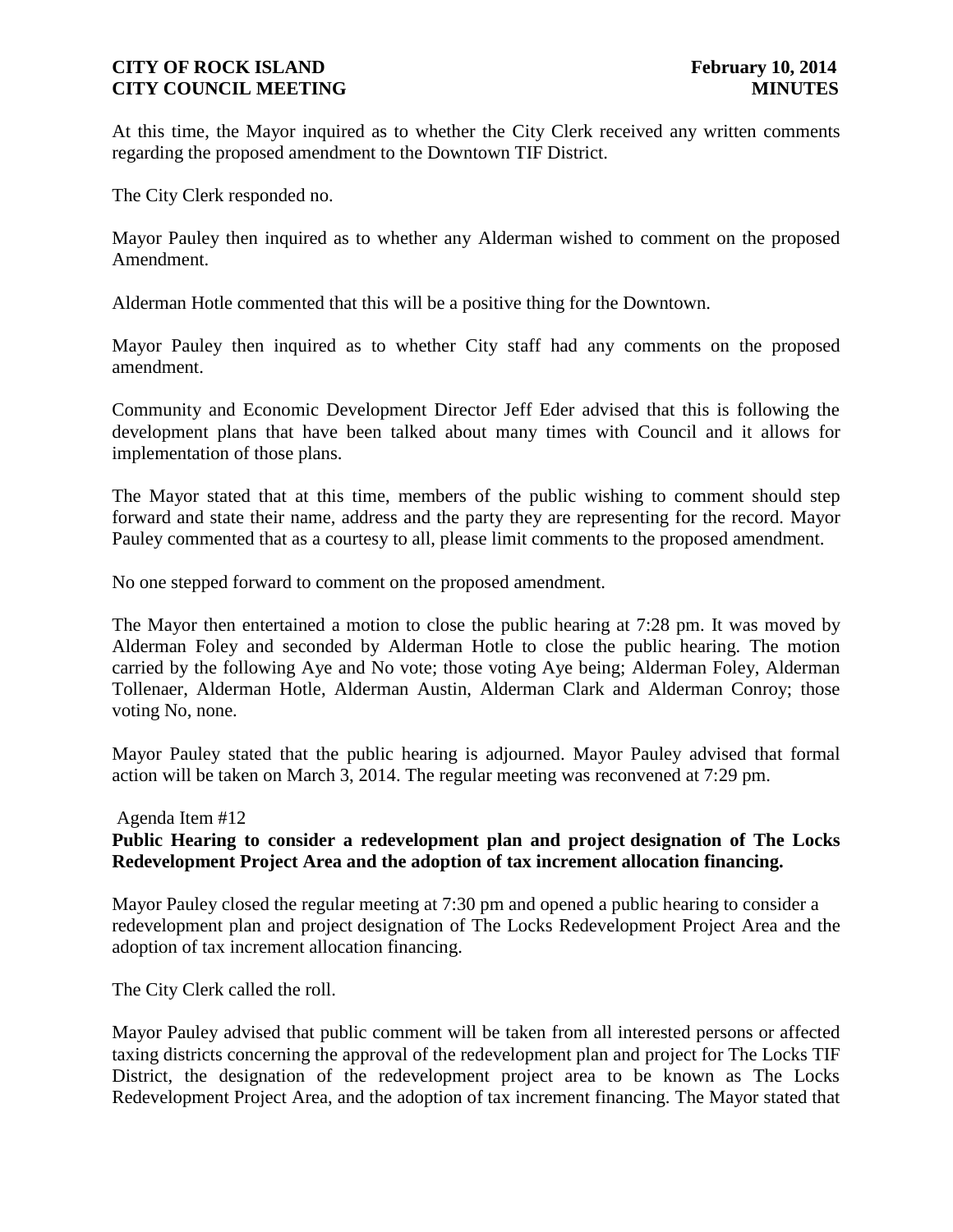this proposed TIF District does not impose a new tax or change the zoning of any property within the proposed TIF District. Mayor Pauley advised that the City Council will not take any further actions tonight concerning the proposed TIF District. Mayor Pauley indicated that at this time, there will be a short presentation from the City's consultant concerning the proposed TIF District.

Maureen Barry of Ehlers Associates stepped forward. Ms. Barry stated that this three block area is scheduled to be removed from the Downtown TIF and it is now going to be The Locks Redevelopment Project Area that is bounded on the north side by  $1<sup>st</sup>$  Avenue, on the south side by  $2<sup>nd</sup>$  Avenue, on the west side by  $18<sup>th</sup>$  Street and on the east side by  $20<sup>th</sup>$  Street. Ms. Barry further discussed this item.

At this time, the Mayor inquired as to whether the City Clerk received any written comments regarding the proposed TIF District.

The City Clerk responded no.

Mayor Pauley then inquired as to whether any Alderman wished to comment on the proposed TIF District.

Alderman Austin referred to the map and stated that the outline encompasses the entire street width on the outside. Alderman Austin inquired as to what the benefit is in stretching the line to incorporate the street.

Ms. Barry indicated that you want to take the whole right of way to the extent that you can unless it is already in another TIF.

Mayor Pauley then inquired as to whether City staff had any comments on the proposed TIF District.

Community and Economic Development Director Jeff Eder stated that this is being put in place consistent with the development agreements that called for this to be done. Mr. Eder added that this is allowing for the City to proceed with the developments that are planned.

The Mayor stated that at this time, members of the public wishing to comment should step forward and state their name, address and the party they are representing for the record. Mayor Pauley commented that as a courtesy to all, please limit comments to the proposed TIF District.

No one stepped forward to comment on the proposed TIF District.

The Mayor then entertained a motion to close the public hearing at 7:34 pm. It was moved by Alderman Hotle and seconded by Alderman Austin to close the public hearing. The motion carried by the following Aye and No vote; those voting Aye being; Alderman Foley, Alderman Tollenaer, Alderman Hotle, Alderman Austin, Alderman Clark and Alderman Conroy; those voting No, none.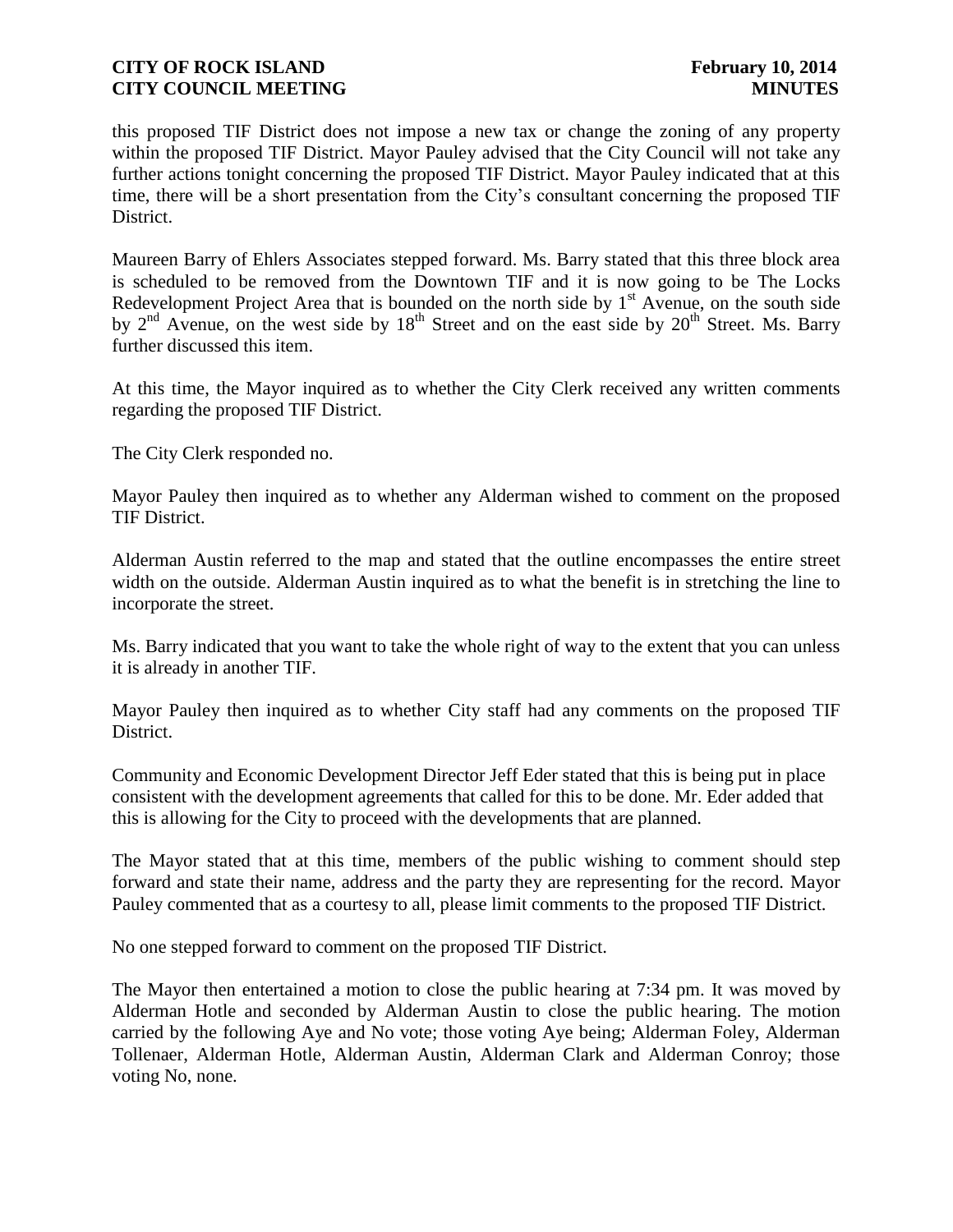Mayor Pauley stated that the public hearing is adjourned. Mayor Pauley advised that formal action will be taken on March 3, 2014. The regular meeting was reconvened at 7:35 pm.

# Agenda Item #13 **CLAIMS**

It was moved by Alderman Austin and seconded by Alderman Hotle to accept the following reports and authorize payments as recommended. The motion carried by the following Aye and No vote; those voting Aye being; Alderman Foley, Alderman Tollenaer, Alderman Hotle, Alderman Austin, Alderman Clark and Alderman Conroy; those voting No, none.

a. Report from the Public Works Department regarding payment #6 in the amount of \$15,998.06 to Greenspace Associates for services provided for the 2013 Sod Replacement Program project.

b. Report from the Public Works Department regarding payment in the amount of \$23,043.48 to DrinkerBiddle & Reath for legal services provided for the Long Term Control Plan for projects including the Mill Creek Study and Farmall Storage Tanks.

#### Agenda Item #14 **Claims for the week of January 31 through February 6 in the amount of \$4,287,136.00.**

Alderman Hotle moved and Alderman Clark seconded to allow the claims. The motion carried by the following Aye and No vote; those voting Aye being; Alderman Foley, Alderman Tollenaer, Alderman Hotle, Alderman Austin, Alderman Clark and Alderman Conroy; those voting No, none.

# Agenda Item #15 **Payroll for the weeks of January 20 through February 2 in the amount of \$1,304,561.53.**

It was moved by Alderman Tollenaer and seconded by Alderman Foley to allow the payroll. The motion carried by the following Aye and No vote; those voting Aye being; Alderman Foley, Alderman Tollenaer, Alderman Hotle, Alderman Austin, Alderman Clark and Alderman Conroy; those voting No, none.

### Agenda Item #16

# **Report from the Public Works Department regarding the approval and appointment of Mary C. Baecke-Spranger of Baecke Appraisers for the City's Special Assessment Supervisor**.

Alderman Foley moved and Alderman Hotle seconded to approve and appoint Mary C. Baecke-Spranger as recommended. The motion carried by the following Aye and No vote; those voting Aye being; Alderman Foley, Alderman Tollenaer, Alderman Hotle, Alderman Austin, Alderman Clark and Alderman Conroy; those voting No, none.